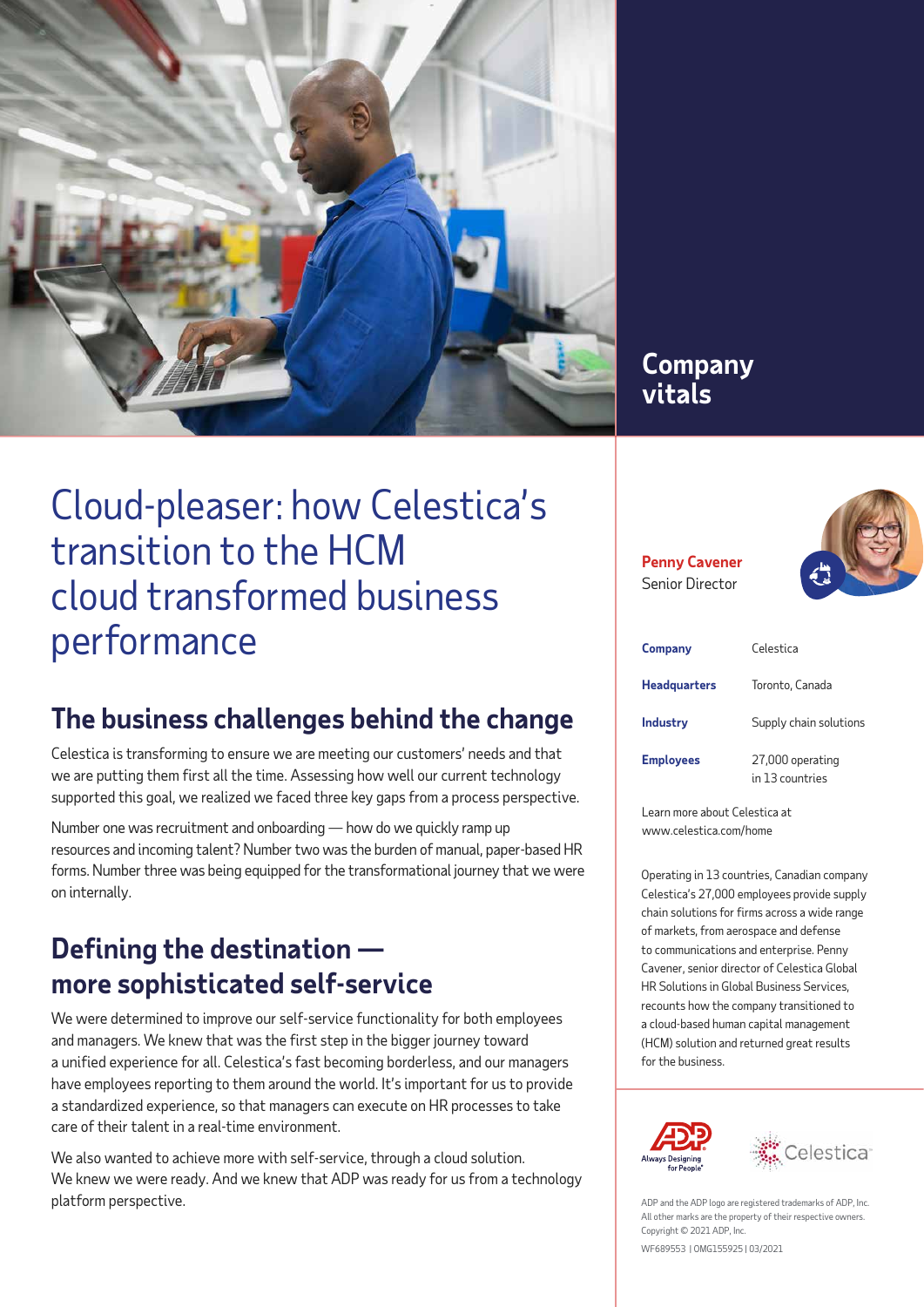Celestica has a global footprint, with the majority of our employees in Asia. We also had to transfer 14 years' worth of data from the old solution to the new one. That meant that, over the course of four weeks, the core project team was working through that data conversion in three shifts, following the sun. It was exciting when we saw the light at the end of the tunnel and the last few countries were coming in, but it was an intense four weeks!

### **Creating the conversations that support meaningful buy-in**

To secure buy-in from the regional executive leadership team, we tailored our conversations to each leader, focusing on what they perceived to be their biggest challenges and how this type of technology could help them. These conversations take time, but are invaluable when it later comes to cascading the benefits to managers. And there's no shortage of benefits! We told our managers, "It's going to open up information to you, real time, so that you'll be able to manage your talent better, cut out all of those paper-based forms, onboard your new hires and have them up and running on day one of their employment." We continued our roadshow of promoting the concept of this technology internally for quite some time.

# **A candid collaboration**

We collaborated with ADP to carry out extensive due diligence before we signed a contract. That made it easier for us to jointly manage the budget and make sure we were still sticking to our original objectives if we had to go beyond the initially agreed figure. It also freed us up to focus on the implementation itself rather than worry about whether we were going over budget. ADP has a really good cost model, and they were open to creative approaches based on our history together. We had a challenge once where the scope of the work was outside what we thought was agreed to, but ADP was very accommodating of that challenge and acknowledged that they needed to expand their playbook because it was missed. So, that was a clear demonstration of them hearing, understanding and agreeing it was a problem they were going to partner with us to solve.

## **A novel approach to implementation**

We took an interesting and creative implementation approach, which proved very successful. We thought the new technology was more about 'lift and replace' than a brand new implementation, and ADP agreed with us. For modules we had previously deployed under another platform, the approach was do-it-yourself, while ADP's expertise gave us more focus and dedication for everything that was brand new. It worked well for both of us because it sped up the implementation, and we were able to spend more value-add hours consulting with ADP on modules that were more complex, based on our previous experiences.

We scored a quick win with the learning and performance management module. Since it was already in an alternative solution we were using, it was easy to transition over to the new ADP platform and become familiar with the technology. From there we moved into the bigger modules. Implementing recruitment and onboarding took the most time, since they touch every single employee across the organization. Compensation is the next big transformation. This was an opportunity for us to eliminate hundreds, if not thousands, of Excel®-based spreadsheets for compensation programs that are being executed around the world at different times of year.

Finally, we're going to end with workforce analytics, which takes all of this information and interprets it into meaningful analysis that our business leaders can apply. We want to drive more predictive modeling and deeper, more sophisticated analytics that will enable us to merge data outside of HR and bring a clearer picture to the business.

### **Celestica's Results of Automation and Integration**

- **• Saved 99,000 hours a year moving from paper-based forms to paperless processes**
- **• Implemented the new SuccessFactorsTM Employee Central portal in 24 countries in 14 months, with dedicated delivery and support from ADP**
- **• Improved manager and employee selfservice capabilities**
- **• Improved standardization and efficiency**
- **• Enabled the HR teams to move from transactional roles to strategic support**





ADP and the ADP logo are registered trademarks of ADP, Inc. All other marks are the property of their respective owners. Copyright © 2021 ADP, Inc.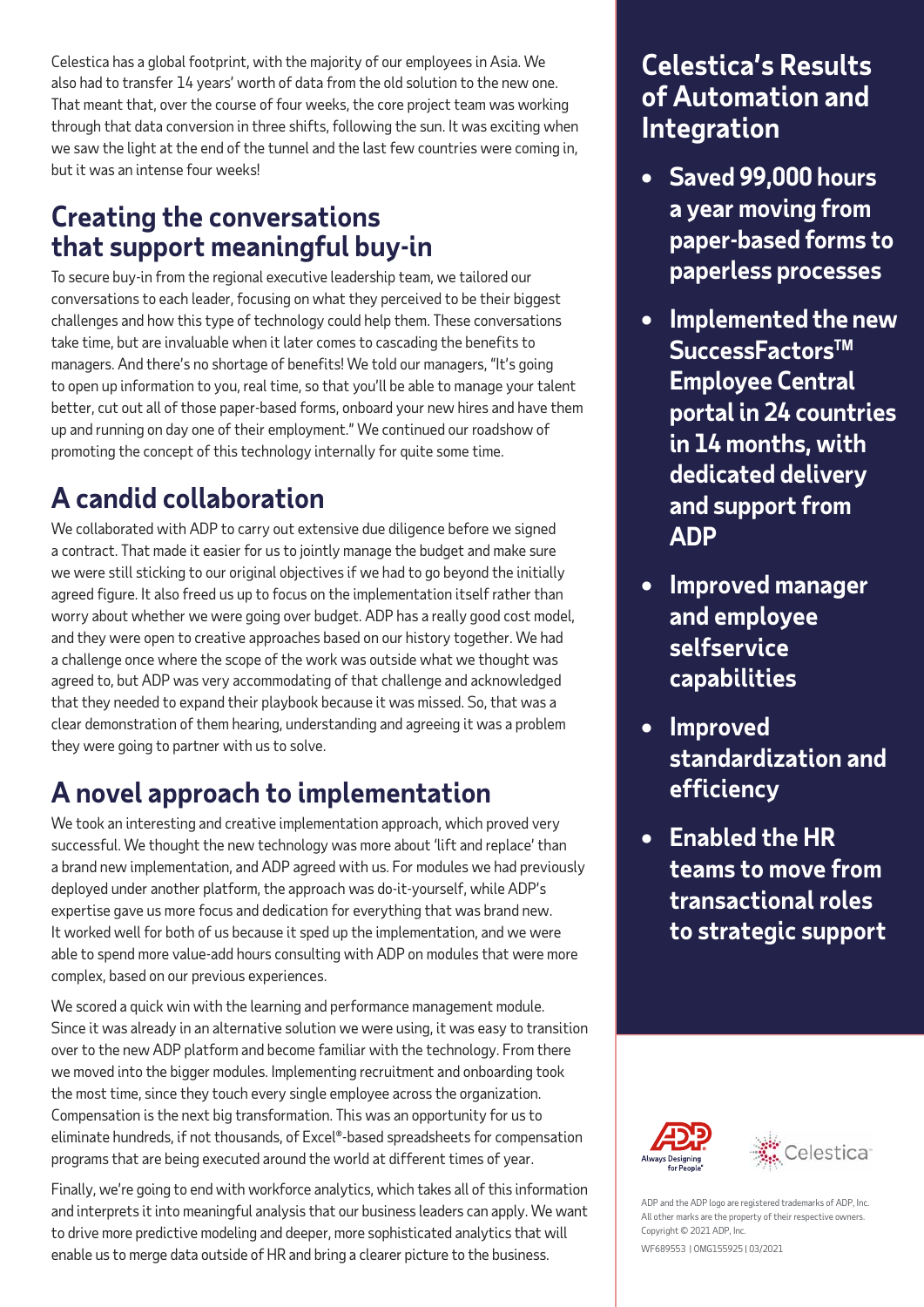### **From paper-based to paperless: consistency, convenience and cost-savings**

The way we previously ran our HR processes — on paper-based forms — wasn't efficient or in sync with our core values at Celestica. As a sustainability-focused organization, we knew we wanted to create a paperless environment. We moved all of our paper-based forms online, workflow-enabled, to the new ADP GlobalView® HR Central, which combines ADP's service, expertise and pay integration with SAP SuccessFactors<sup>™</sup>, Employee Central and talent suite portal, where managers and employees have the same experience regardless of their worldwide location. Managers no longer waste thousands of hours trying to understand which form to complete and where to send it, and HR saves hours not having to find, complete or send forms to the appropriate area.

It was a similar story with onboarding. Previously, we sent offer packages with forms for new hires to fill out by mail. Now, we send the candidates a link for them to enter their details online. Then they receive their employee I.D. and we've got them onboarded and ready to go on day one of employment. The integrated technology between the HR and ADP® Global Payroll modules means that new hires' information goes straight to payroll all on its own. And of course, fewer hands mean higher data integrity.

We determined that by going paperless we're saving 99,000 hours a year from a manager perspective alone. With the help of ADP, we've gained efficiencies, and as we continue stabilizing, enhancing and improving, we're going to grow and expand with those efficiencies in place.

**We feel very safe and secure in the fact that ADP's area of expertise is making sure that these technology platforms are compliant for us. ADP gives us a tremendous sense of comfort and security in knowing that they take responsibility for that with all of our payroll systems.**

**Penny Cavener Senior Director**







ADP and the ADP logo are registered trademarks of ADP, Inc. All other marks are the property of their respective owners. Copyright © 2021 ADP, Inc.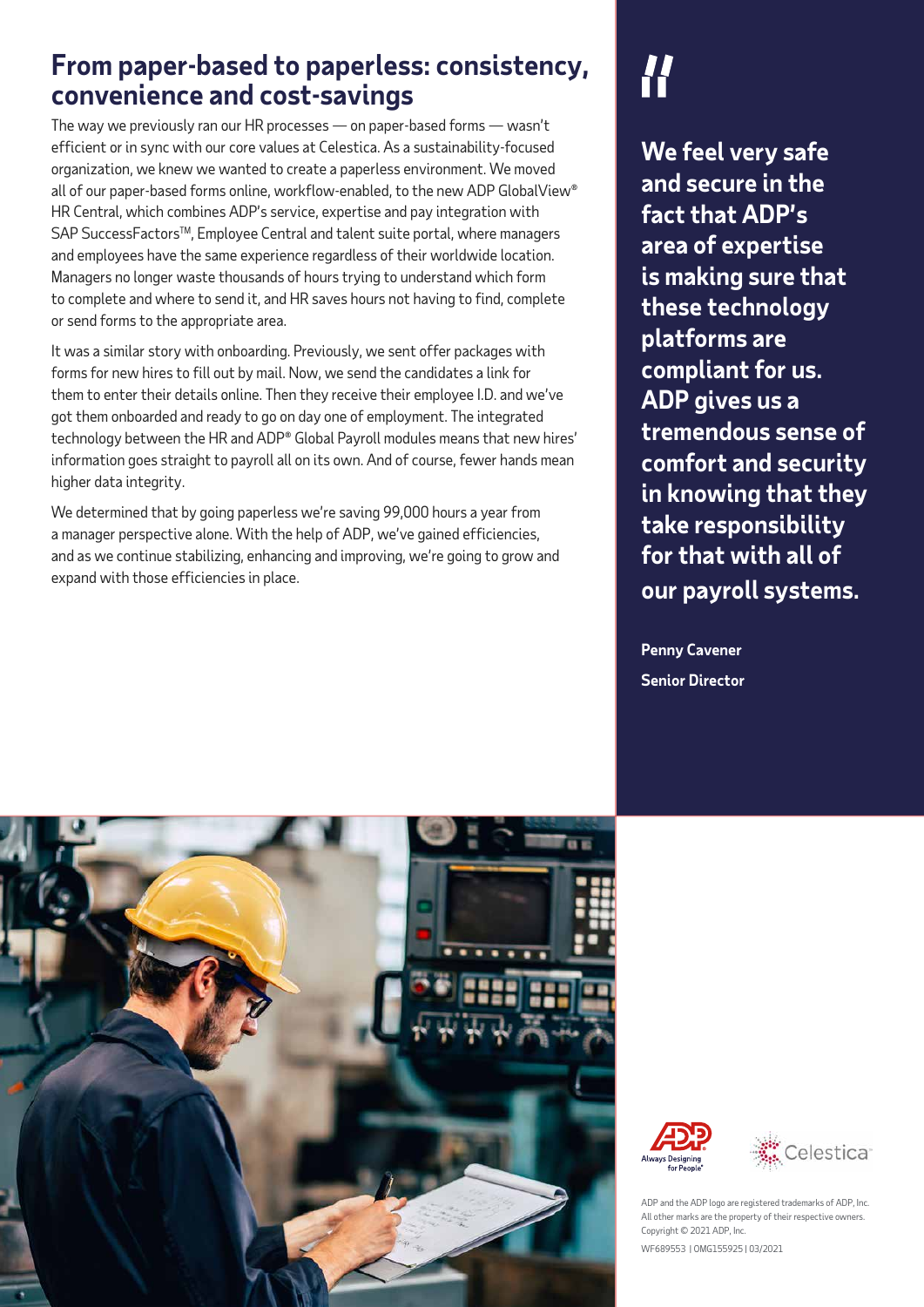# **The long-lasting reach of reliable data**

Having one unified platform for HR processes and data is critical. It gives us confidence in the integrity of our data, and we've noticed that other functions within the company have come to rely on our information as a sound source for their own purposes. It also changes the conversation between the senior leaders and HR business partners who support them — it comes back to HR not just providing transactional support to those business partners, but claiming their place as an equal partner at the table, positioning the right people where they need to be to help our company continue to grow.

## **Local cultures coupled with global compliance**

You can imagine that with Celestica operating in 13 countries, one of the table stakes was a multi-lingual platform. We doubted whether HCM technology could cope with that, and some of the smaller countries whose languages are not as common can be difficult. ADP demonstrated they could handle it with ease. In addition, we have to be very conscious of local statutory requirements in order to stay compliant. We feel very safe and secure in the fact that ADP's area of expertise is making sure that these technology platforms are compliant for us. ADP gives us a tremendous sense of comfort and security in knowing that they take responsibility for that with all of our payroll systems.

## **Bringing home the benefits**

There are three groups of employees at Celestica who have felt the advantage of this technology. Firstly, we gave all employees access to their pay statement anytime, whether through their phone or the self-service portal, so they can now manage their own data in real time. Equipped with the technology at their fingertips, our HR team shifted from administrative tasks to providing a more strategic angle to the business leaders they support. The third group is our HR operations, or what we call Global Business Services. Their role transitioned from mundane, master-data transactions to becoming much more analytical from the payroll and time perspective. Now those Global Business Services groups make sure that the workflow and data is accurate and ready for payroll.

# **Partnership in practice**

ADP has been our partner for a very long time, so we already enjoyed mutual trust and respect. That pre-existing credibility is one of the key reasons that we were successful in getting our executive leadership team's approval and buy-in to move forward with the HCM migration.

Managing a project of this scale is not easy. Internally, we needed to have talented people who were willing to work long hours knowing that the reward is right around the corner, even when that corner felt pretty far away. Couple that with senior leaders who support and facilitate the vision — removing blockers, making sure we had what we needed to be successful. Then layer on top a partner, ADP, who knows us and understands our people, our processes, our current technology and our complexity. Having one dedicated team with one service model from ADP will do that for you. In fact, some of these folks in the service area have been with us from day one. When we have a problem, we get direct access to those experts and they immediately understand the issue.

**ADP's willingness to adjust their own time zone working hours for us truly demonstrated the partnership and the commitment we have for each other. At the end of the day, ADP is wherever we are and wherever we need to be. That's the key for us.**

**Penny Cavener Senior Director**





ADP and the ADP logo are registered trademarks of ADP, Inc. All other marks are the property of their respective owners. Copyright © 2021 ADP, Inc.